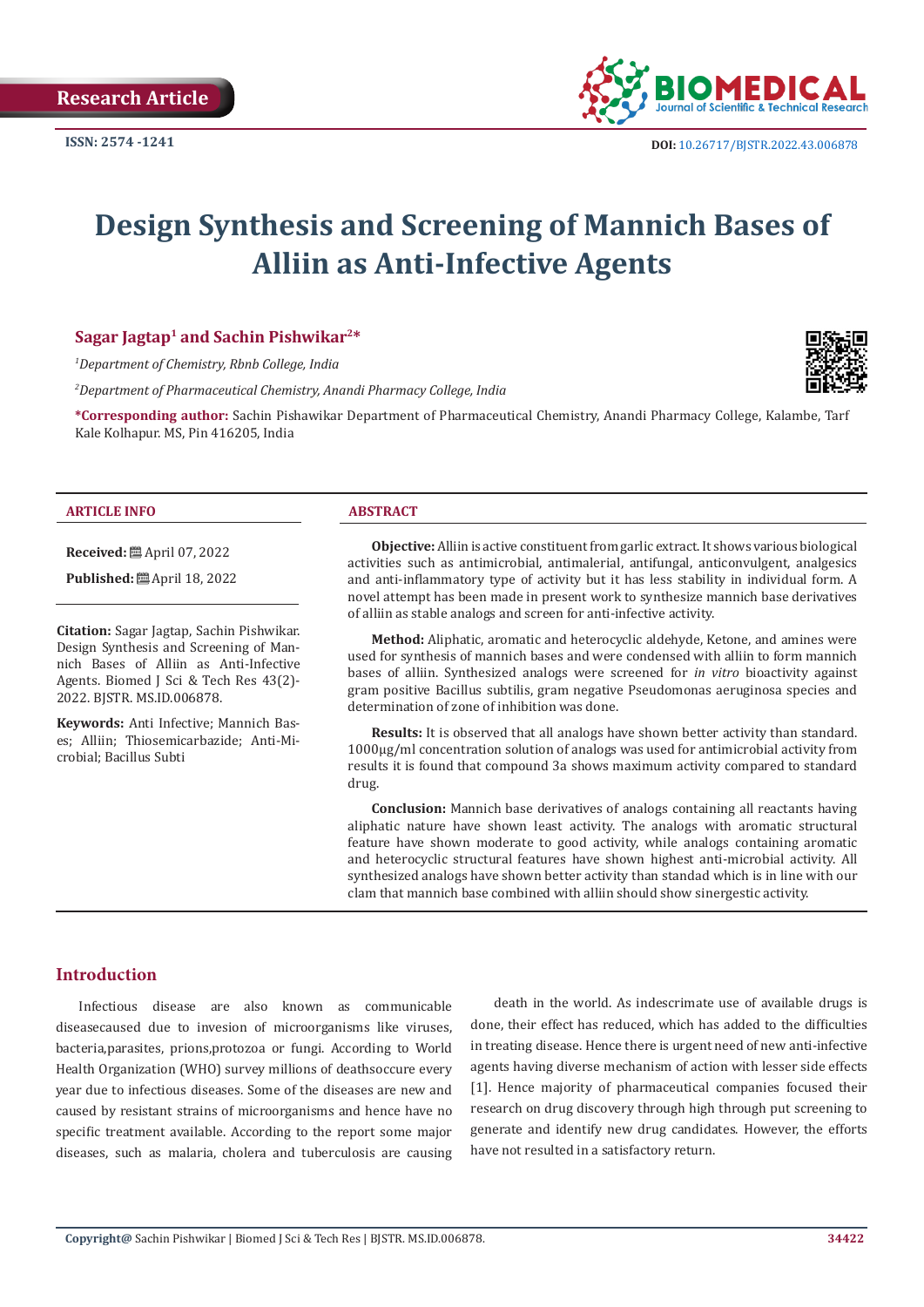Hence most of the researchers have focused on medicinal plant resources as the lead compounds source. Mannich base consisting of aldehyde, Ketone, and amino acids show antimicrobial activity [2,3]. The novelty of work consists of condensation reaction between mannich bases and alliin. Which show better activity than individual [4-7]. Computer aided drug design method has became important method for studying biological activities of molecules. The key methodology involves molecular docking study which involves design of drug molecules and studying their interaction with protein binding sites. In present work also the docking of molecules was carried out by using DNA Pol II-normal DNA- dTTP ternary complex (PDB ID 3k58) [8]. Finding out zone of inhibition is required for determination of antimicrobial activity of newly synthesized compounds. Low value of MIC indicates that compound is very active at low concentration. In present work newly synthesized mannich base derivatives of alliin were screening for anti- microbial activity using Bacillus subtilis and Pseudomonas aeruginosa by cup plate method [9-17].

# **Materials and Method [4-7]**

Experimental work was carried out by using following steps,

**Table 1:** Synthesized mannich bases of Alliin.

#### **Extraction of Alliin from Garlic**

The extraction of alliin from *allium sativum.L* was carried out by using Methanol, Chloroform, Water in ratio of 12:5:3 as solvent system.

#### **Synthesis of Mannich Bases**

Accurately weighed quantity equivalent to 1.05-1.10 mol. of amine was added to roundbottom flask. Use of concentrated HCL was done to convert it into hydrochloride salt which was confirmed by using congo red paper. To this 1-1.5 mol.eq.of aldehyde and 1.00 molecular equivalent of carbonyl compound i.e. ketone was added. The mixture was refluxon water bath. Optimization of reaction condition and time had to be done on individual basis till the formation of mannich base was complete.

# **Synthesis of Mannich Base Derivatives of Alliin by Condensation**

Mannich bases synthesized in first step were condensed with alliin using alcohol as solvent. Refluxing was carried out on water bath. The time and temperature had to be optimize on individual basis. The synthesized derivatives are shown in Table 1.

| Compound      | $\mathbf R$ | R1     | R2              | R3              |
|---------------|-------------|--------|-----------------|-----------------|
| $1\mathrm{a}$ |             | $\,$ H | $\mathsf{CH}_3$ | $\mathsf{CH}_3$ |
| 2a            | HO          | $\,$ H | $\mathsf{CH}_3$ | $\mathsf{CH}_3$ |
| $3\mathrm{a}$ |             |        |                 |                 |
| $4\mathrm{a}$ | $\circ$     | $\,$ H | $\mathsf{CH}_3$ | $\mathsf{CH}_3$ |
| $5\mathrm{a}$ | $\circ$ .   | $\,$ H | Ο               | Ν               |
| 6a            | $\circ$     |        |                 |                 |

# **Physicochemical and Spectral Characterization of Synthesized Mannich Base Derivatives of Alliin**

of Rf value. was done mentioned in Table 2. The determination of Rf value was carried out by using Thin layer chromatography method by using n-butanol: glacial acetic acid: Distilled water(2:1:1 V/V/V)

Under physicochemical characterization determination of color, apperience, melting point determination and determination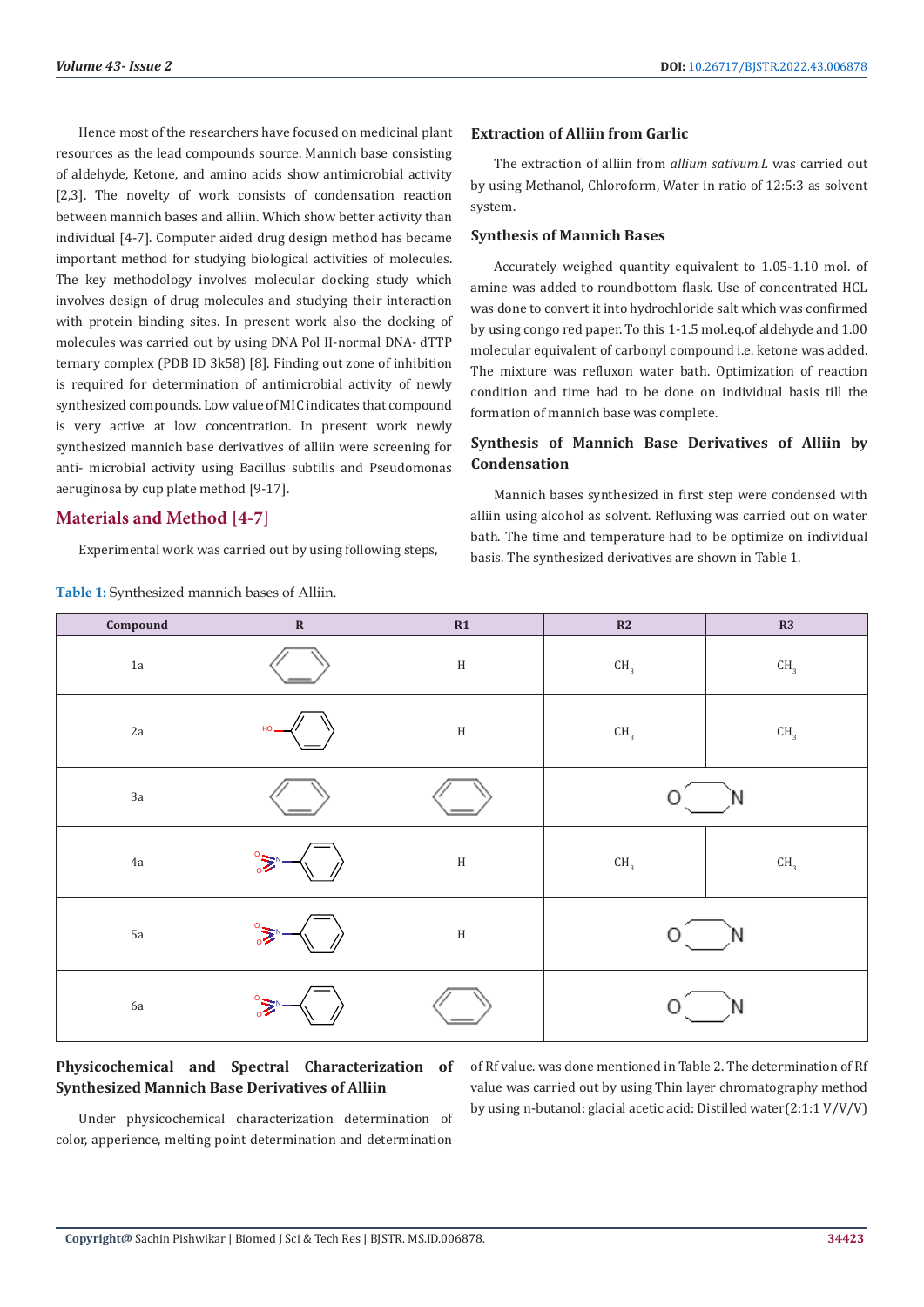| <b>Compounds</b> | Appearance (Color) | <b>Melting Point</b> | <b>Rf Value</b> |
|------------------|--------------------|----------------------|-----------------|
| 1a               | Yellow             | 180-184              | 0.35            |
| 2a               | White              | 94-96                | 0.47            |
| 3a               | Brown              | 143-145              | 0.55            |
| 4a               | Yellow             | 130-134              | 0.38            |
| 5a               | White              | 182-184              | 0.55            |
| 6a               | White              | 70-72                | 0.57            |
| Alliin           | White              | 124-128              | 0.575           |

**Table 2:** Physicochemical properties of compounds.

#### **Docking Study**

To get the clue regarding antimicrobial activity of compounds, the docking was carriedon Crystal structure of DNA Pol II-normal DNA- dTTP ternary complex (PDB ID 3k58) using V life MDS softwere. Structure of PDB is shown in Figure 1. The different types interactions like Hydrogen Bond, Aromatic, Hydrophobic, Charge, Vander wall interactions<sup>23</sup>. As prototype the interactions shown by 3a molecule are shown in Figure 2.



**Figure 1:** Crystal structure of DNA Pol II-normal DNA- dTTP ternary complex (PDB ID 3k58).



**Figure 2:** Interactions shown by 3a molecule with receptor.

# **Screening of Mannich Base Derivatives of Alliin for Anti Microbial [9-17]**

Determination of MIC (Minnimum Inhibitory Concentration)

of synthesized mannich base derivatives of alliin was done using Bacillus subtilis and Pseudomonas aeruginosa*.* Results of MIC are shown in Table 3 under result section.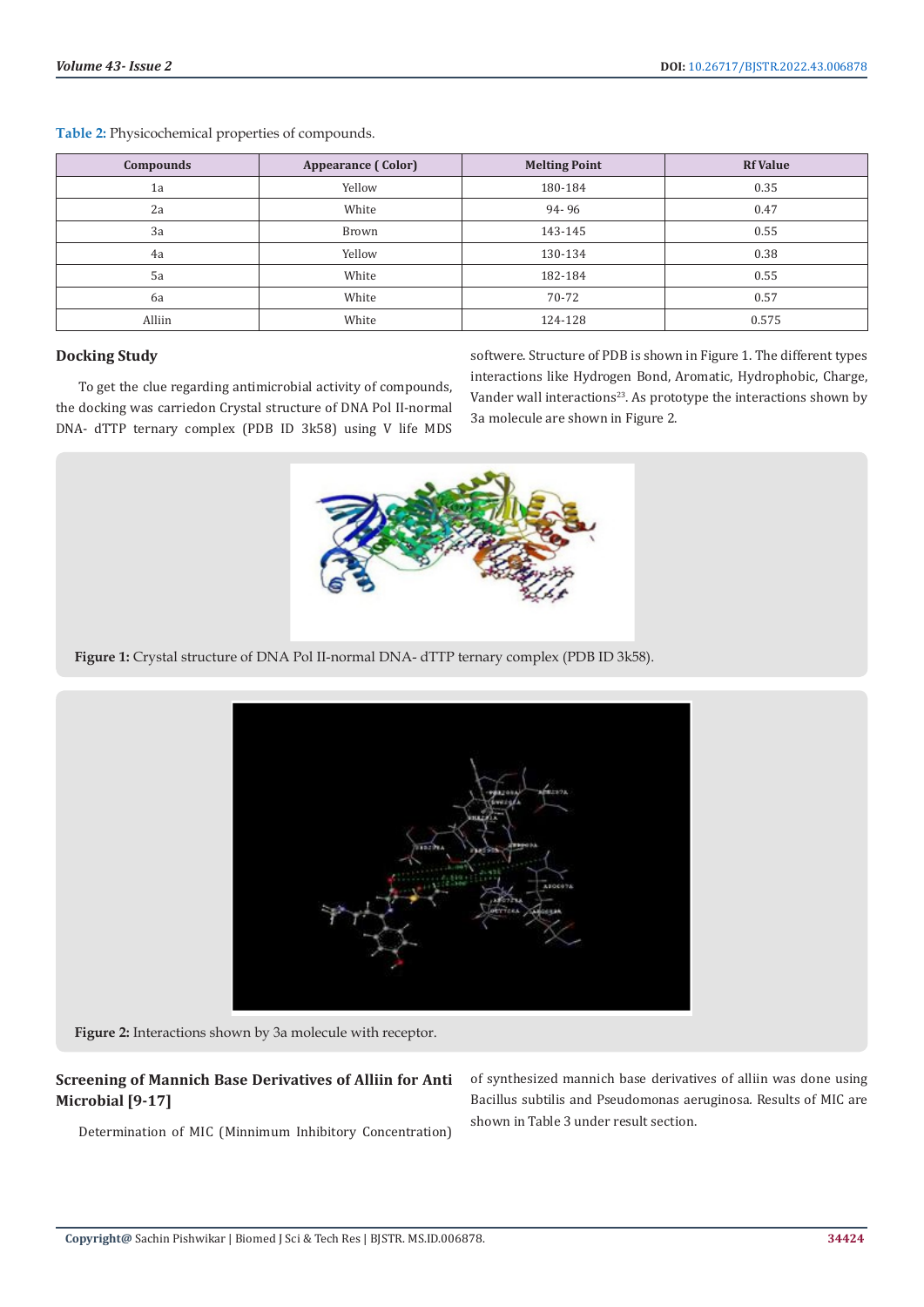**Table 3:** Determination of zone of inhibition of compounds against gram positive Bacillus substilis and gram negative *pseudomonas aeroginosa* species.

| Compound code | Zone of inhibition against gram positive<br>species at $1000 \, (\mu g/ml) \, (cm)$ | Zone of inhibition against gram negative<br>species at $1000 \, (\mu g/ml) \, (cm)$ |
|---------------|-------------------------------------------------------------------------------------|-------------------------------------------------------------------------------------|
| 1a            | 1.43                                                                                | 1.26                                                                                |
| 2a            | 1.57                                                                                | 1.39                                                                                |
| 3a            | 2.13                                                                                | 2.24                                                                                |
| 4a            | 1.39                                                                                | 1.76                                                                                |
| 5a            | 1.47                                                                                | 1.78                                                                                |
| 6a            | 1.89                                                                                | 1.72                                                                                |
| Std           | 1.80                                                                                | 1.79                                                                                |

#### **Reaction:**

**Step I**











Mannich base

**Step II**



#### **Result**

Results of Mannich bases of alliin synthesized using various types of aldehyes, ketones, and amines in the form of aliphatic, aromatic and heterocyclic nature are presented in Table 1.

#### **Results of Physicochemical Characterization**

Results of Physicochemical characterization of synthesized mannich base derivatives of alliin are presented in Table 2.

#### **Results of Docking Study**

Results of Docking interactions of molecule 3a are presented as prototype. It shows strong hydrogen bond interaction with amino acids Arginine (ARG 687A), Lysine (LYS 282A) at distance of 1.840 and 2.269 respectively. The charge interactios by ARG687A at distance of2.719. Vander wall interactions are observed with

THR727A, ARG687A, ARG685A, PHE291A, SER290A, SER289A, ASN287A, TRP286A, PHE285A, LYS282A amino acids which show that synthesized molecule to be can bind with target with strong affinity [18-23].

#### **Estimation of Anti Microbial Activity**

Estimation of anti microbial activity was carried out by using Minimum inhibitory concentration method against Bacillus subtilis and Pseudomonas aeruginosa as gram+ve and gram-ve bacteria respectively. The determination of zone of inhibition was carried our compared with ciprofloxacin marketed formulation.

#### **Discussion**

As novel attempt synthesis of mannich base derivatives of alliin as stable analogs was done. Due to use of different types of aliphatic, aromatic and heterocyclic aldehydes, ketones and amines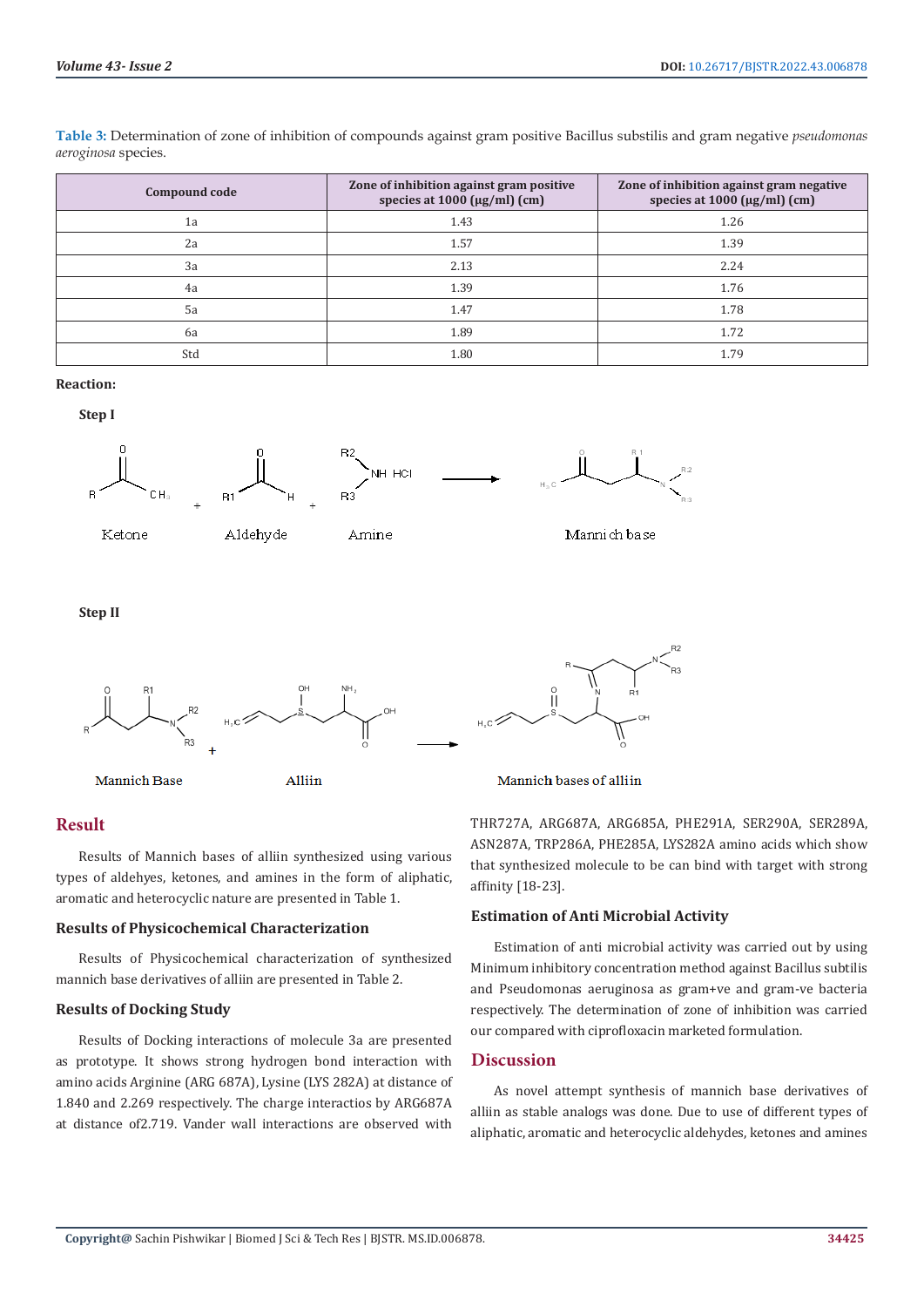the time of reaction and conditions have to be optamized. The time and temperature condition varied from 45 minutes to 7-8 hr, temperature varied from room temperature to heating on water bath at 85 to  $100^{\circ}$ C. The % yield varied from 45 to 80%. While sereening for antimicrobial activity, it was found that compounds with all components having aliphatic nature showed very less activity, while compounds with some aromatic feature showed moderate activity. Maximum activity was observed in derivatives with aromatic and heterocyclic features togeather.

#### **Conclusion**

It can be concluded that attempt to synthesize stable mannich base derivative was successful. Docking study helped in indetification of probable mechanism by which synthesized analogs would show pharmacological activity. Screening for antimicrobial activity has shown promicing results. Further toxocilogical study would yield compounds having less side effect with better action.

#### **Declarations**

#### **Competing Interests**

The authors declare no conflicts of interest.

#### **Ethical Approval**

Not required.

#### **Acknowledgement**

We are thankful to Principal, and staff of Anandi Pharmacy College, Tarf Kale, Kolhapur as well as Principal Rbnb College Shriampur, Ahemdnagar for providing excellent facilities to carry out synthetic and anti-microbial activity work.

#### **Highlights**

- **1.** Carry out isolation of alliin from *Allium sativum L* (garlic).
- **2.** As alliin is unstable it has to be converted into stable synthetic compound, hence design scheme for synthesis of mannich base derivatives or analogs of alliin as stable compounds.
- **3.** Carry out comparative study of anti-infective activity of alliin and its semisynthetic analogs and find out whether the semisynthetic analogs show better activity as expected.

#### **References**

- 1. Clark FE, Paul EA (1996) Soil Microbiology and Biochemistry. Academic Press Inc San Diego CA, p. 47-49.
- 2. Pandeya SN, Sriram D, Nath G, De Cleroq E (1999) Eur J Pham 67: 25.
- 3. [Pandeya SN, Lakshmi VS, Pandeya A \(2003\) Biological Activity of](https://www.ijpsonline.com/articles/biological-activity-of-mannich-bases.pdf) [Mannich Bases. Indian J Pharm Sci 65\(3\): 213-222.](https://www.ijpsonline.com/articles/biological-activity-of-mannich-bases.pdf)
- 4. [March J \(1977\) In Advanced Organic Chemistry \(2nd Edn.\)., McGraw Hill](https://rushim.ru/books/mechanizms/march6ed.pdf) [International Book Company Oxford University Press Oxford, UK, pp.](https://rushim.ru/books/mechanizms/march6ed.pdf) [820.](https://rushim.ru/books/mechanizms/march6ed.pdf)
- 5. Waring AJ (1979) In Comprehensive Organic Chemistry. PergamonPress Oxford 1: 1041.
- 6. Mannic C, Krosche W (1912) The Mannich Reaction revisited. Arch Pharm 250: 647.
- 7. [Thompson BB \(1968\) The Mannich reaction. Mechanistic and](https://www.sciencedirect.com/science/article/abs/pii/S0022354915362936) [technological considerations. J Pharm Sci 57\(5\): 715-733.](https://www.sciencedirect.com/science/article/abs/pii/S0022354915362936)
- 8. [Christfilogiannis P \(2001\) Current inoculation method in MIC](https://www.sciencedirect.com/science/article/abs/pii/S0044848601005427) [determination. Aquaculture 196\(3-4\): 297-302.](https://www.sciencedirect.com/science/article/abs/pii/S0044848601005427)
- 9. [Lengauer T, Rarey M \(1996\) Computational methods for biomolecular](https://pubmed.ncbi.nlm.nih.gov/8804827/) [docking. Curr Opin Struct Biol 6\(3\): 402-406.](https://pubmed.ncbi.nlm.nih.gov/8804827/)
- 10. [Jennifer M Andrews \(2001\) Determination of minimum inhibitory](https://academic.oup.com/jac/article/48/suppl_1/5/2473513) [concentrations. Journal of Antimicrobial Chemotherapy 48\(1\): 5-16.](https://academic.oup.com/jac/article/48/suppl_1/5/2473513)
- 11. [Report of the Working Party on Antibiotic Sensitivity Testing of the](https://pubmed.ncbi.nlm.nih.gov/1874686/) [British Society of Antimicrobial Chemotherapy.](https://pubmed.ncbi.nlm.nih.gov/1874686/)
- 12. (1997) National Committee for Clinical Laboratory Standards, Specialty Collection: Susceptibility Testing SC21-L. M7-A4. NCCLS, Wayne PA.
- 13. [Winstanley T, Edwards C, Limb D, Megson K, Spencer RJ \(1994\) Evaluation](https://pubmed.ncbi.nlm.nih.gov/8182021/) [of a surfactant, Dispersol LN, as an anti-swarming agent in agar dilution](https://pubmed.ncbi.nlm.nih.gov/8182021/) [susceptibility testing. Journal of Antimicrobial Chemotherapy 33\(2\):](https://pubmed.ncbi.nlm.nih.gov/8182021/) [353-356.](https://pubmed.ncbi.nlm.nih.gov/8182021/)
- 14. [Lennette EH, Ballows A, Hausler WJ, Shadomy HJ \(1985\) Manual of](https://books.google.co.in/books/about/Manual_of_clinical_microbiology_4th_edit.html?id=OD9pzQEACAAJ&redir_esc=y) Clinical Microbiology (4<sup>th</sup> Edn.)., American society for Microbiology, [Washington DC, USA.](https://books.google.co.in/books/about/Manual_of_clinical_microbiology_4th_edit.html?id=OD9pzQEACAAJ&redir_esc=y)
- 15. [Mac Faddi Jean F \(1985\) Media for Isolation-Cultivation-Identification-](https://onlinelibrary.wiley.com/doi/abs/10.1002/jobm.3620260414)[Maintenance of Medical Bacteria. Vol I Baltimore MD Williams and](https://onlinelibrary.wiley.com/doi/abs/10.1002/jobm.3620260414) [Wilkins.](https://onlinelibrary.wiley.com/doi/abs/10.1002/jobm.3620260414)
- 16. (1990) NCCLS, Quality Assurance for Commercially Prepared Microbiological Culture Media. Approved Standard 10(14) NCCLS Document M22-A.
- 17. Branson E (2001) Clinical relevance of minimum inhibitory concentration Aquaculture 196: 289-296.
- 18. [Popescu A, Doyle RJ \(1986\) The Gram Stain After More Than a Century.](https://pubmed.ncbi.nlm.nih.gov/8724440/) [Biotechnic and Histochemistry 71\(3\): 145-151.](https://pubmed.ncbi.nlm.nih.gov/8724440/)
- 19. [Rogers HJ \(1986\) Cell Walls and Membranes. E and FN SponLtd, pp. 219-](https://www.abebooks.com/servlet/BookDetailsPL?bi=30990698479&searchurl=an%3Drogers%2Bperkins%26sortby%3D17%26tn%3Dcell%2Bwalls%2Bmembranes&cm_sp=snippet-_-srp1-_-title1) [221.](https://www.abebooks.com/servlet/BookDetailsPL?bi=30990698479&searchurl=an%3Drogers%2Bperkins%26sortby%3D17%26tn%3Dcell%2Bwalls%2Bmembranes&cm_sp=snippet-_-srp1-_-title1)
- 20. Bartnicki Garcí[a S \(1968\) Cell wall chemistry, morphogenesis, and](https://pubmed.ncbi.nlm.nih.gov/4879523/) [taxonomy of fungi. Annu Rev Microbiol 22: 87-108.](https://pubmed.ncbi.nlm.nih.gov/4879523/)
- 21. Bhosle D, Bharambe S, Gairola N, Dhaneshwar SS (2006) Mutual prodrug concept: Fundamentals and applications. Indian J PharmSci 68: 286-94.
- 22. [Christfilogiannis P \(2001\) Current inoculation method in MIC](https://www.sciencedirect.com/science/article/abs/pii/S0044848601005427) [determination. Aquaculture 196\(3-4\): 297-302.](https://www.sciencedirect.com/science/article/abs/pii/S0044848601005427)
- 23. Van de Kamp, Mosettig (1936) The Mannich reaction Chapter No. 10 FF. Blicke J Am Chem Soc 1568: 58.